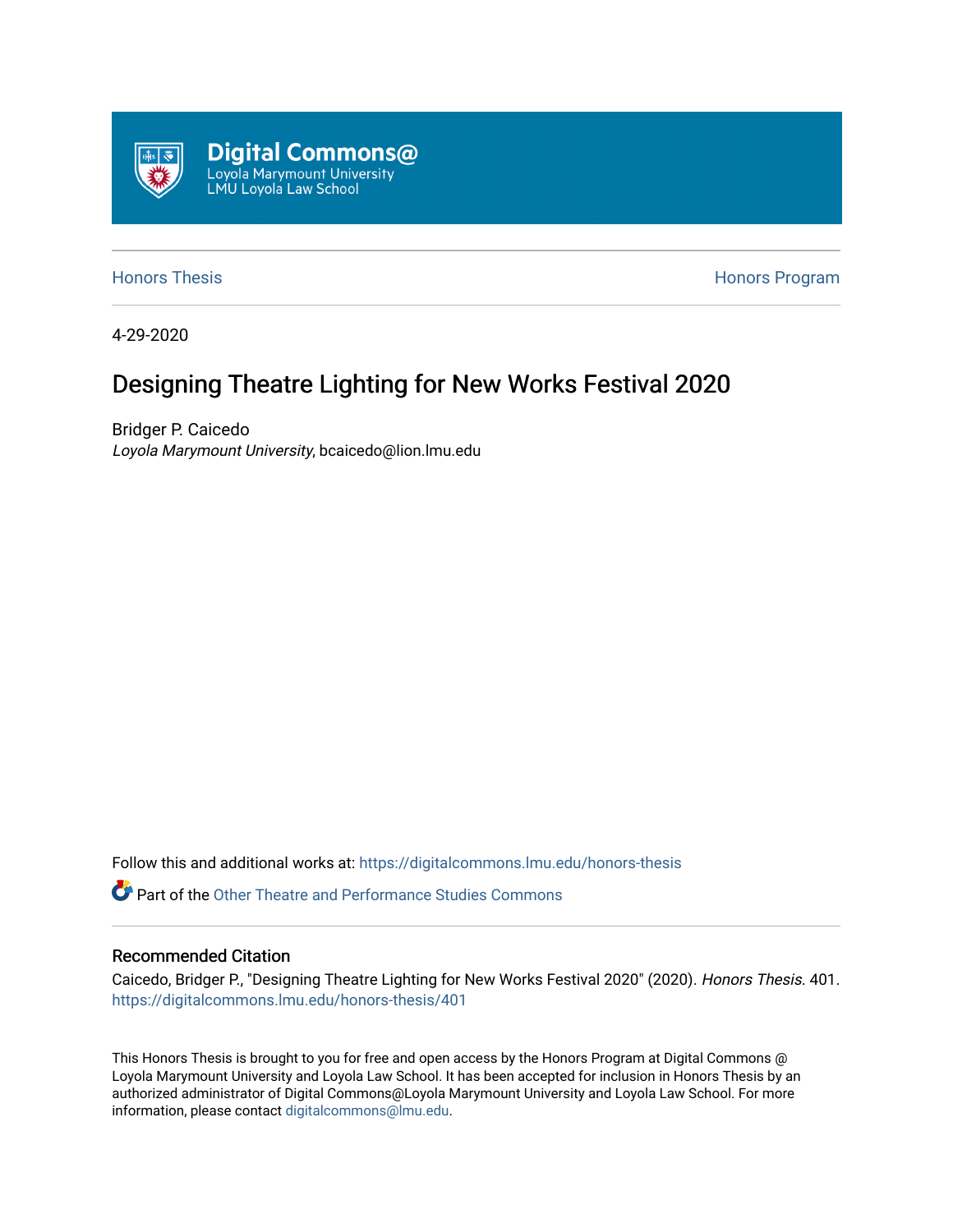

# **Designing Theatre Lighting for New Works Festival 2020**

A thesis submitted in partial satisfaction

of the requirements of the University Honors Program

of Loyola Marymount University

by

**Bridger Caicedo**

**29 April 2020**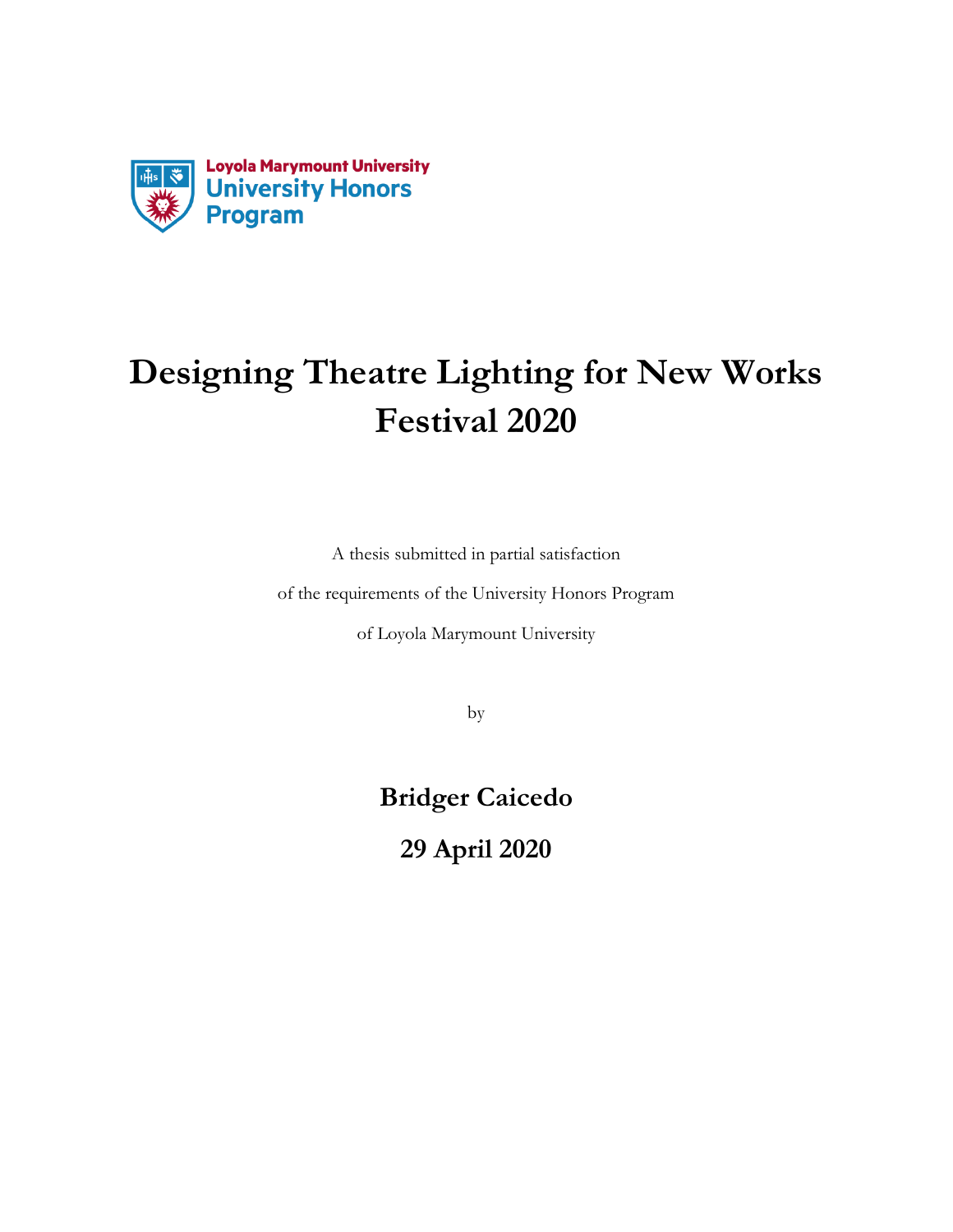#### **Goals**:

- 1. Learn the process of lighting design
- 2. Pre-production
- 3. Plotting/VectorWorks
- 4. Hanging, Circuiting, Focusing
- 5. The Board
- 6. Designing (turning ideas into reality)
- 7. Color Archetypes and Mood onstage
- 8. Creating Cues for 10 shows
- 9. Post-Production
- 10. Paperwork/Portfolio Needs

#### **Goals Met:**

I was not able to meet most of these goals due to the intense outbreak of the novel COVID-19 virus. This was extremely disappointing as it did not allow me to put up to 12 shows on my resume going forward into the professional world of theatre. However, I was able to accomplish a few of my goals, not to the extent I would have liked, but close enough to be considered executed.

I learned quite a bit about pre-production, attending meetings with directors, writers, and cast to begin to assemble ideas for the design in my head. Directors and writers come in different categories. Some are extremely laissez-faire, seemingly letting the design components come together on their own, with little directorial input. On the other side of the spectrum, there are directors who are incredibly invested in their productions and are rather rigid when it comes to the design components, with extensive inspiration and pre-planning involved. I would have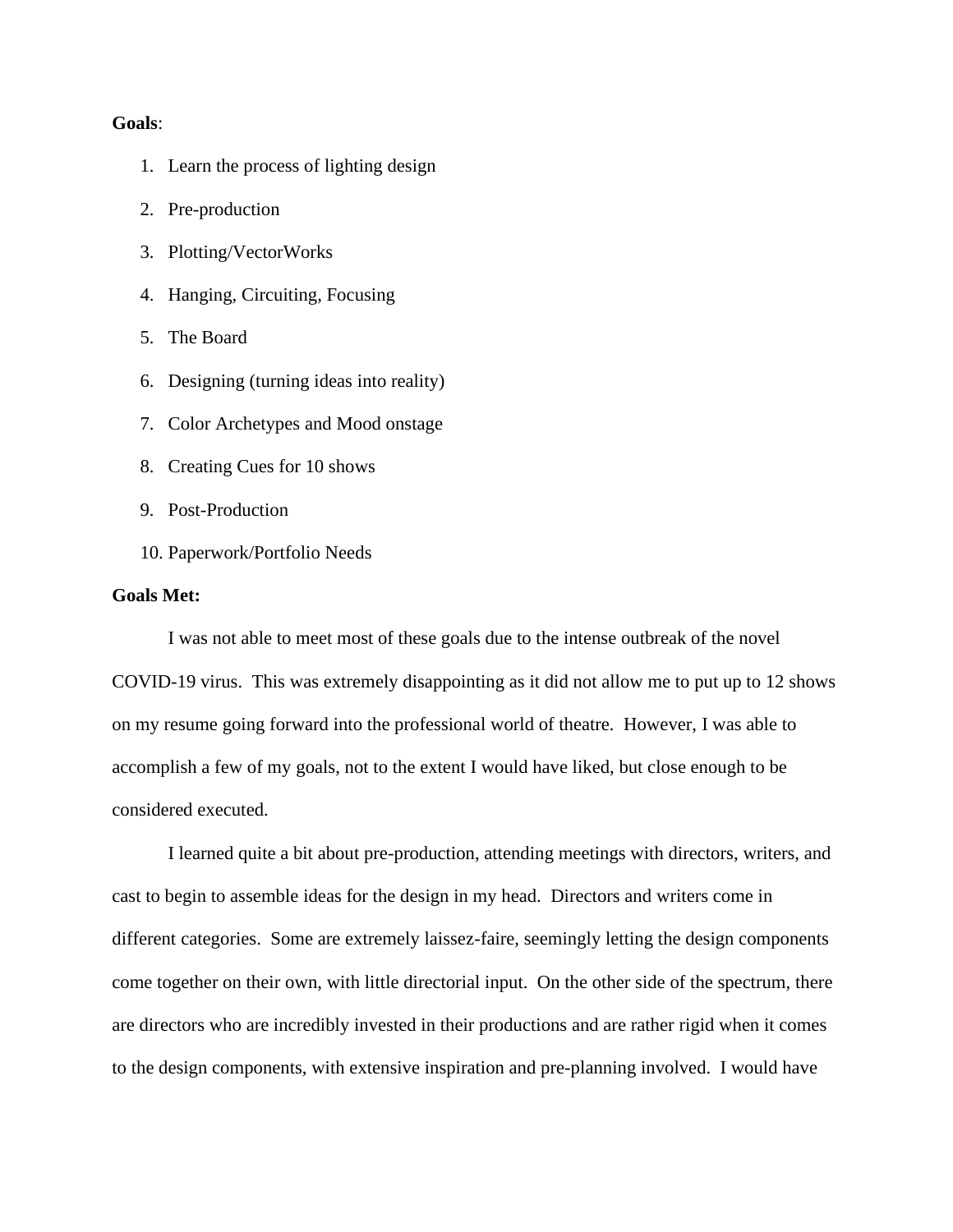liked to work with all of the different types of directors involved in the New Works Festival (NWF) to experience who was enjoyable to work for.

In terms of plotting, I was able to garner some experience with this. I planned to work on a fellow student's senior thesis as a lighting designer, but this was also terminated due to the virus. I was able to plot an entire show and begin to design different scenes in that show, and discover how to light different playing spaces on stage. I had a hand drawn plot that I was going to input into VectorWorks at some point to get practice before NWF.

In terms of the technical, hands-on aspect of lighting design, I was able to hang the plot mentioned above and circuit the entire project. After plugging the lights into the board, they all began to fill the room with colorful lights, showing that all of them worked and I could begin designing. Right after this I left the theatre because it was almost midnight and the next day, I was not allowed back on campus.

I have been working with my mentor, Rob Hilig, for several years, shadowing him during designs and running different shows that he designed. I then took what I learned from him and applied it in a professional setting in *Marvels of Magic,* a magic show that featured a inspiring story about a young boy participating in and winning a nationwide magic competition. I designed sound and projections for that show. I learned so much about how to design a show, and how to organize cues. Rob also has been teaching me about fixtures and circuiting for two years as I worked on many different shows with him. During these shows, he taught me how to use different lighting boards while I was "board-monkeying" for him. This term basically means that he tells me which buttons to press and then I can use that information to extrapolate how to use it to design. I would have liked to learn it more in depth, but I am grateful for what I have learned.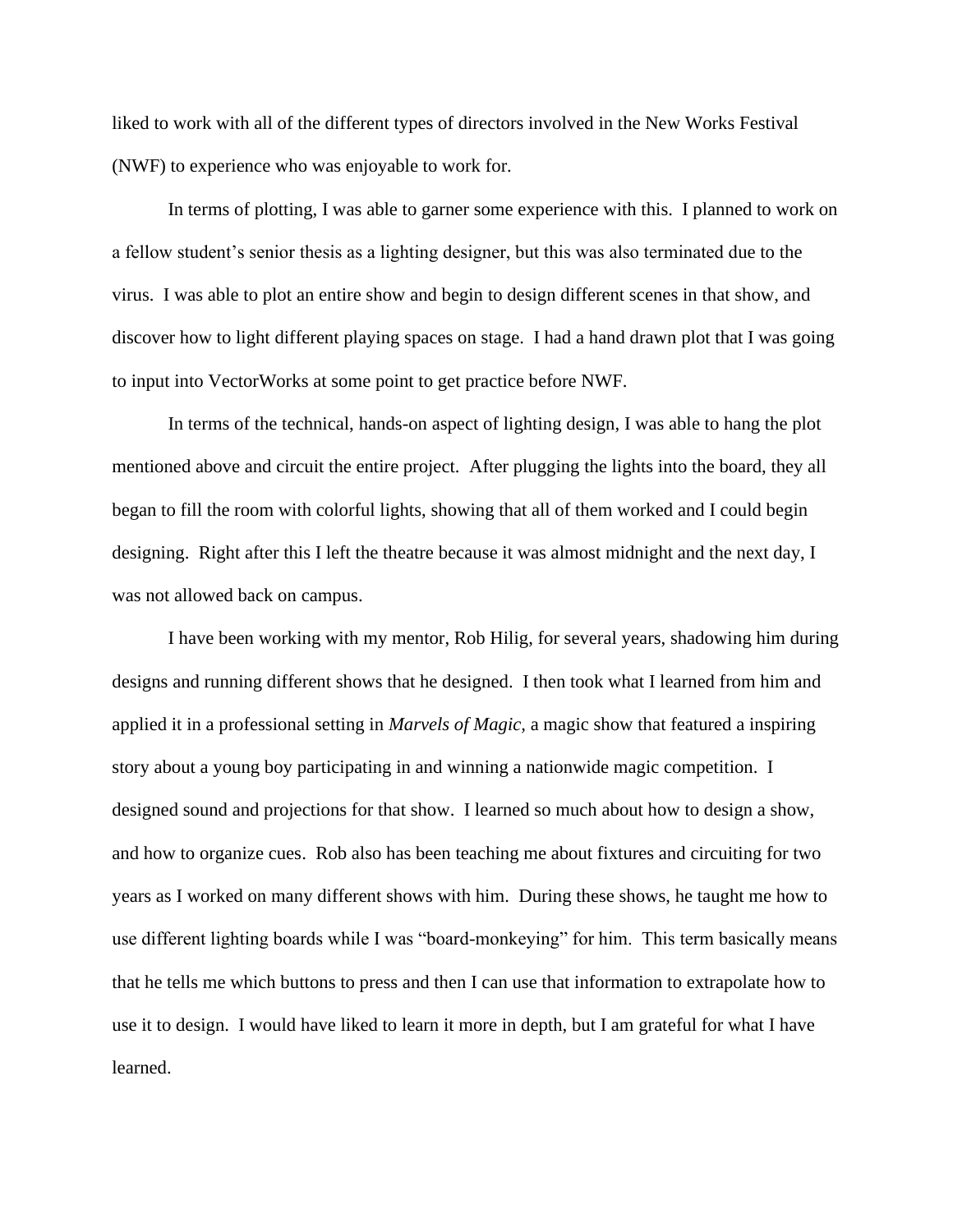I was not able to design any of the shows that I had planned on from the end of this spring semester through the summer. However, what I was able to do is plan out different looks and washes on each script for NWF (See Box Drive). I created a look in my mind and then described it in some detail for every cue for all ten shows I was going to design. A small consolation for the accomplishment I could have completed.

The rest of the goals I was not able to accomplish at all, as COVID-19 swept the world extremely quickly. As disappointing as this is, I hope that we are doing enough as a society to quell this terrible disaster.

#### **Journal:**

March  $4<sup>th</sup>$ :

Today, I saw read-throughs for *An Elegy for Mrs. Balloony,* and *Blackberries.* Both had amazing potential for lighting design and am very excited to get started!

The *Elegy* felt dimly lit, portraying how late it was in the evening and the attempt for quietness by the father. It feels natural, only lit by lamps around the room, not central lighting like a hospital or an outdoor setting. See markup for more detail.

*Blackberries* was much different. It all takes place outside yet I felt that isolating the three women would lead to a more striking performance. Having most of the stage be dark and only part of the stage lit would really emphasize the message without taking away from the stories themselves. Excited to design further!

#### March  $5<sup>th</sup>$ :

Watched a read through for *Sideliners.* Simple outdoor lighting, nothing too fancy. No change in setting so a one cue show. Loved the chemistry between the two actresses. March  $6<sup>th</sup>$ :